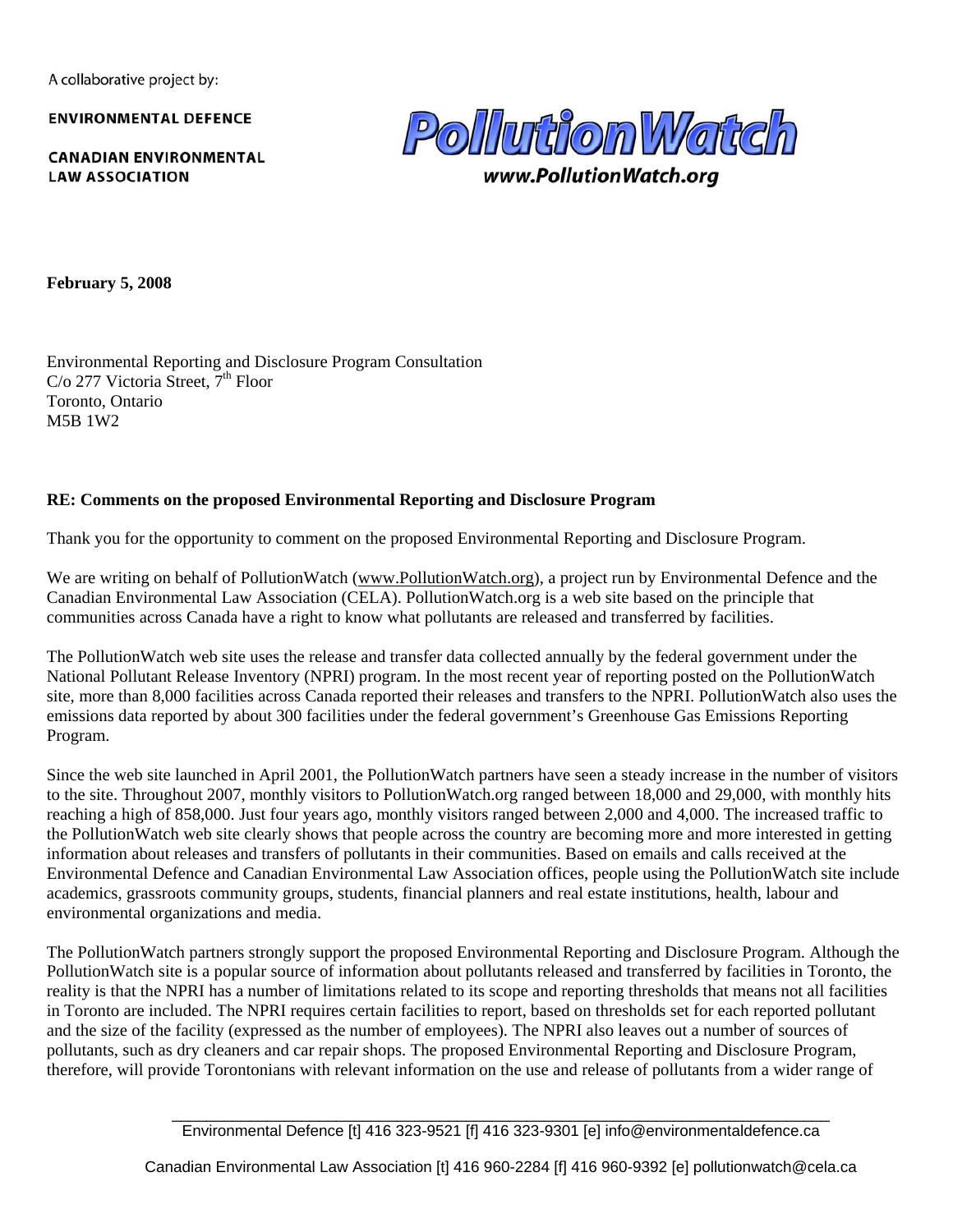facilities throughout the City, giving communities a much better picture of pollution in their neighbourhoods. In our perspective, this level of information will be of significant value to policy makers on environmental matters.

Community organizations have been asked to consider specific questions in relation to the proposed Environmental Reporting and Disclosure Program. Our comments to the following questions should be considered complementary to the comments provided by CELA in its detailed submission dated January 31, 2008.

#### **1. In what ways might the proposed program impact you and your community/organization?**

Most importantly, the proposed program would provide people living and working in Toronto with a more comprehensive understanding of the pollutants used and released by facilities in Toronto, in particular the 25 specific pollutants outlined in the consultation report. Providing this information is critical for building community right to know in Toronto.

As we have seen with the PollutionWatch web site, making information about releases publicly available is essential for ultimately reducing and eliminating pollution. First, such information provides communities and individuals with the tools they need to encourage facilities in their neighbourhoods to reduce emissions. Second, making release information public provides a clear incentive for facilities to ensure appropriate pollution prevention planning is in place and that they are operating responsibly. Third, accountability of facilities to their communities is further enhanced through this type of reporting as it purports to make public pollution data on substances that may have significant health and environmental impacts. Disclosure of this information may facilitate dialogue among community members and facility operators and lead to improved pollution prevention strategies.

### **2. How would you make use of the information collected through the Environmental Reporting and Disclosure Program?**

The PollutionWatch partners would consider adding the data collected through the Environmental Reporting and Disclosure Program to the PollutionWatch web site so that the web site would provide a more comprehensive picture of releases of pollutants in Toronto. PollutionWatch was established to release pollution data collected through NPRI. In 2006, PollutionWatch expanded to include Greenhouse Gas data collected through Statistics Canada under the Greenhouse Gas Emissions Reporting Program. A decision to add the data collected through the proposed Environmental Reporting and Disclosure Program would depend upon how the data is collected and publicly presented by the City of Toronto, as well as potential technical and resource limitations for the PollutionWatch site. PollutionWatch aims to add value to the data posted on its web site. For example, the NPRI data posted by Environment Canada on its web site does not allow for aggregation and ranking of pollutants reported under NPRI while the PollutionWatch web site does.

Furthermore, in our own program work, the PollutionWatch partners actively monitor and respond to environmental matters of concern at the municipal level and collaborate with other health and environmental organizations to advocate for improved environmental protection programs in the City of Toronto. The pollution data gathered through the Environmental Reporting and Disclosure Program would greatly enhance our knowledge of reported pollution sources as it would be the first of its kind anywhere in Canada.

#### **3. How could the City make the information accessible, understandable and relevant for users?**

#### *a) Create a database online*

The City of Toronto should make the information available to the public via an easy-to-use and easy-to-understand online database. The database should allow for visitors to search for reporting facilities in their neighbourhoods via postal code and/or address. This functionality will help to ensure that the information is relevant for Torontonians.

Canadian Environmental Law Association [t] 416 960-2284 [f] 416 960-9392 [e] pollutionwatch@cela.ca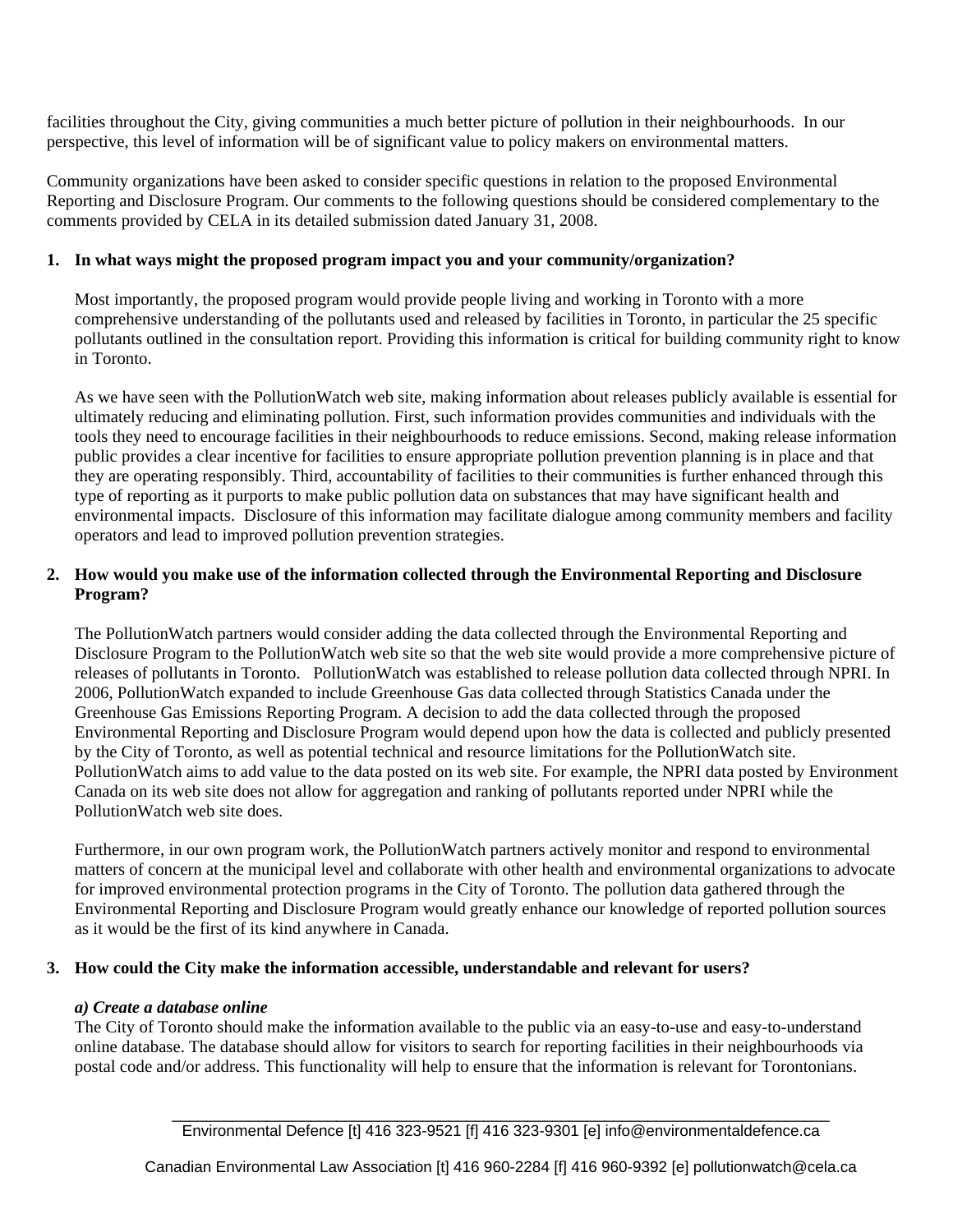# *b) Provide ability to rank facilities and pollution type*

Visitors to the online database should also be able to easily rank reporting facilities based on a variety of search functions, such as reported uses or releases of specific pollutants, or by facility and company name. The more ways that visitors are able to search information will help to ensure the online database meets a wide range of needs. The information should also be available in a downloadable format, such as Excel, so that it can be readily analyzed by individuals, business and community organizations.

# *c) Information to be distributed widely and in multiple languages*

In addition to an online database, the City of Toronto should make the information readily available in a printed format via libraries, community centres, schools, universities and other locations where the public can freely and easily access it.

Information in the online database, and in printed format, should be provided in languages that are spoken and understood by people living and working in Toronto.

To ensure the information is understandable, the City of Toronto should avoid technical jargon, write in plain language, provide clear definitions of all technical terms used, and clearly explain what the information can tell Torontonians, and what it cannot (i.e. all data have some limitations).

# *d) Mapping of facilities reporting to program*

Community members may find it useful to understand the location of the facilities reporting under this program. A map locating reporting facilities provides a visual perspective on the number of facilities as well as type of facilities located in a specific Toronto neighbourhood. The web sites for NPRI, the Taking Stock program under the Commission for Environmental Cooperation and the PollutionWatch web site all have mapping functions to some level. These maps have received positive support from web site visitors.

### *e) Create and publish annual report on pollution data*

The City of Toronto should also provide a report outlining the trends and observations of pollution data from Toronto based facilities. The City of Toronto's National Pollutant Release Inventory: Toronto's 2005 Annual Report, if expanded and modified in scope to include data for toxic substances and their health impacts, may offer a forum to outline and analyze the pollution data collected from the Environmental Reporting and Disclosure Program. This report should include but not be limited to general pollution observations, trends in increases or decreases of pollutants over time, pollution prevention strategies employed by facilities and an analysis of specific pollutants or sectors of relevance.

### *f) Consolidation of one main database for environmental information*

Finally, it would be helpful to have all of the environmental information collected by the City of Toronto, including the new data collected under the proposed program, amalgamated into one online database or web site.

# **4. Any additional comments?**

The proposed program does not effectively capture releases of pollutants from Sewage Treatment Plants, identified as a leading source of pollutants released to the environment. Although these facilities are required to report under the Sewer Use by-law on specific pollutants, our organizations would like to point out that the proposed reporting program offers a good opportunity to address some of the gaps that exist with the Sewer Use By-law by ensuring that Sewage Treatment Plants be captured under the reporting requirements of the program.